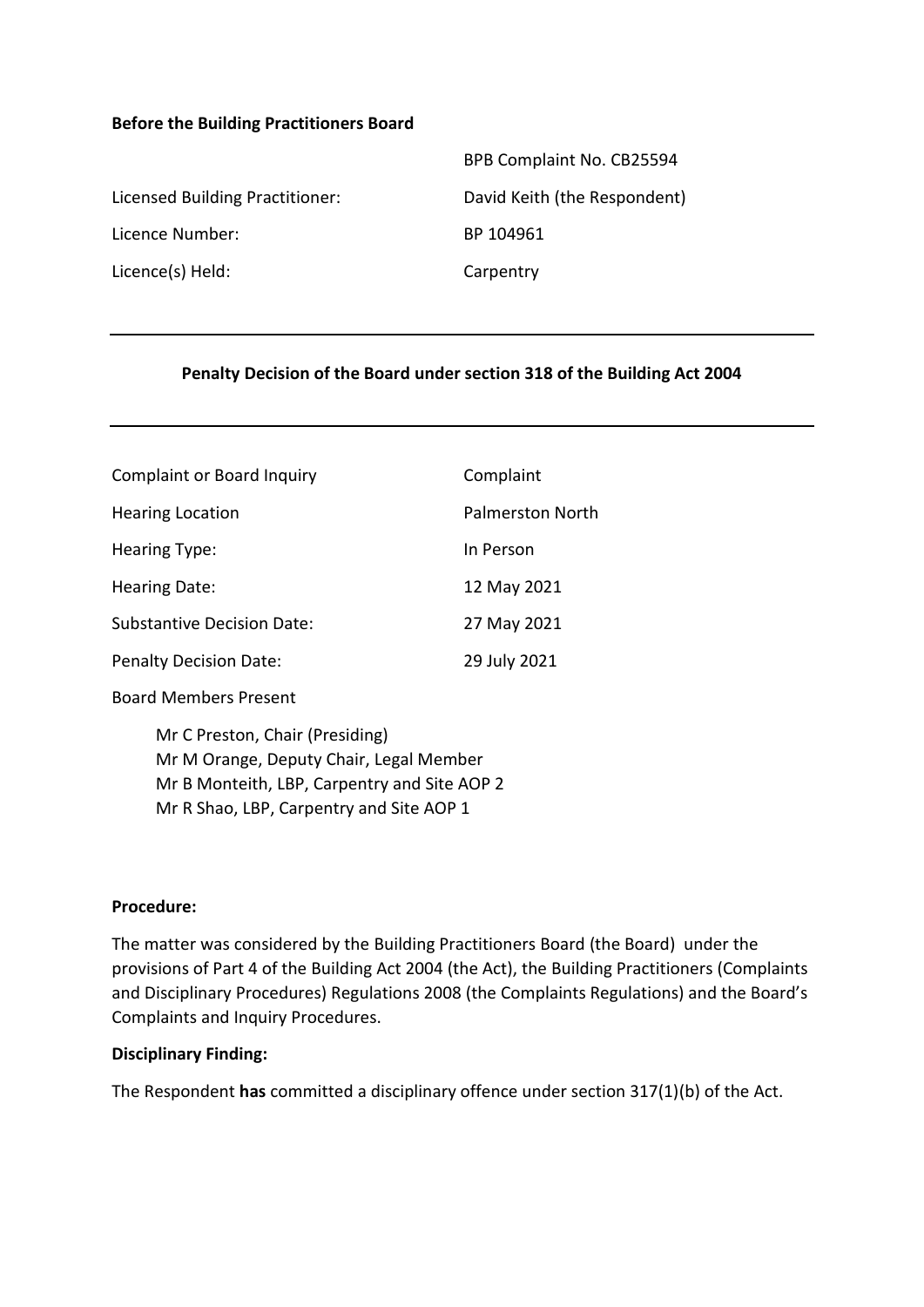## **Contents**

## <span id="page-1-0"></span>**Summary of the Board's Penalty Decision**

[1] The fine imposed is, on the basis of mitigation presented, reduced to \$2,000. The costs are reduced to \$3,000. The matter will be recorded on the Register, but no further publication will be carried out.

## <span id="page-1-1"></span>**The Charges**

- [2] This penalty decision arises out of the Board's substantive decision in which it found that the Respondent had carried out or supervised building work or building inspection work in a negligent manner (s 317(1)(b) of the Act).
- [3] Having found that one or more of the grounds in section 317 applies, the Board must, under section 318 of the Act<sup>i</sup>, consider the appropriate disciplinary penalty, whether the Respondent should be ordered to pay any costs and whether the decision should be published.
- [4] In its substantive decision, the Board set out its indicative position as regards penalty, costs and publication and invited the Respondent to make written submissions on those matters.
- [5] On 23 June 2021, the Board received the Respondent's submissions. It has considered them and made the following decisions.

## <span id="page-1-2"></span>**Penalty**

- [6] The Board's initial view was that a \$2,500 fine was the appropriate penalty for the disciplinary offence.
- [7] The Respondent, in his submission, stated:

*I acknowledge the findings of the BPB, and I accept the chosen path the Board has taken in issuing a fine.*

*I however do need to voice concern over the following issues:*

[8] The Respondent went on to express his disagreement with the Board's findings. The Respondent is reminded that if he disagrees with the Board's decision, he can appeal it to the District Court. The Respondent should also note that in calling for submissions on penalty, costs and publication, the Board was not inviting the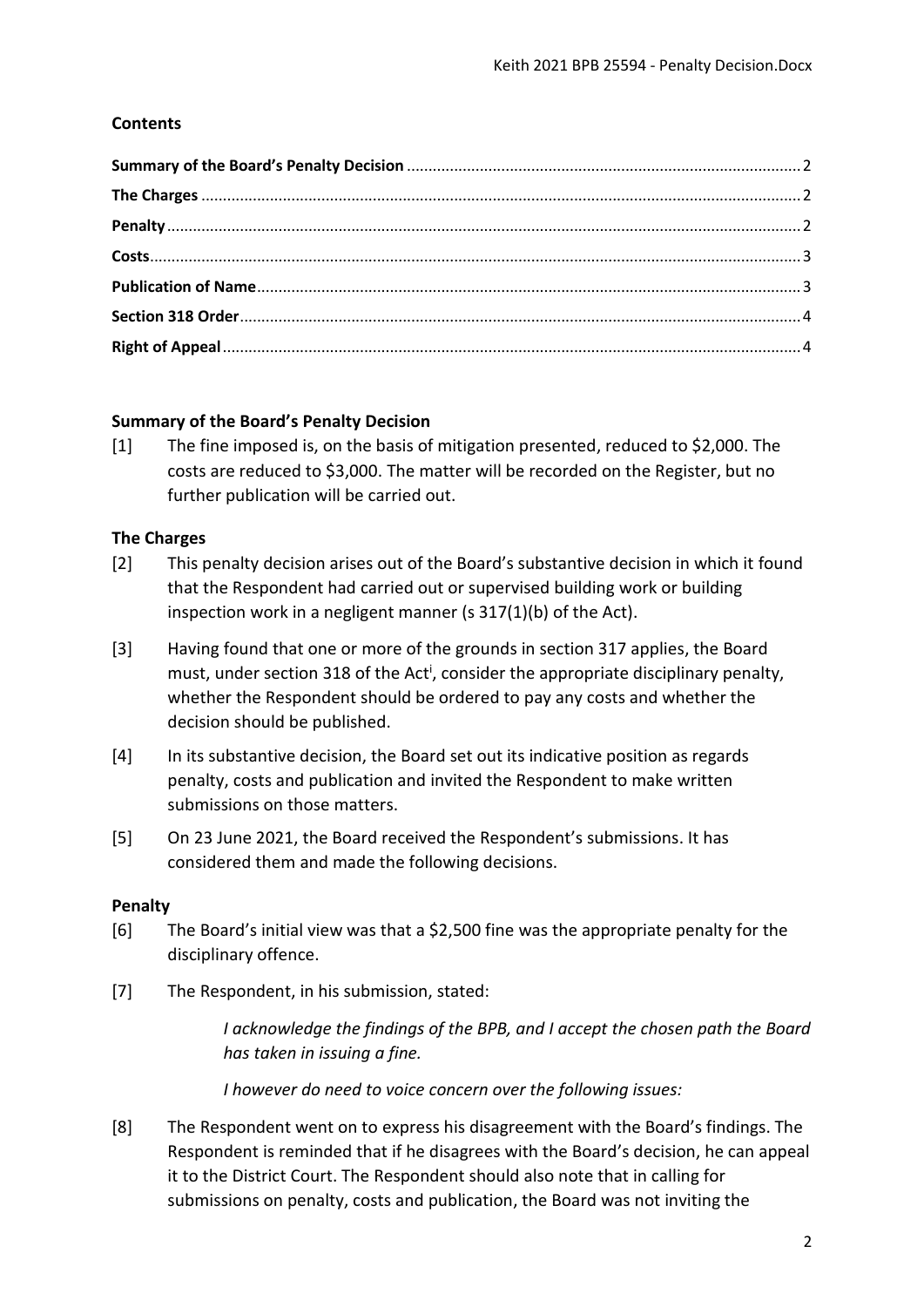Respondent to relitigate the matter. The Board has held a hearing and has made its findings. Notwithstanding, the Board has taken all of the submissions into account in so far as they relate to matters of penalty, costs and publication.

[9] The Respondent sought a review of the level of the fine. He noted the non-payment of invoices related to the work and his dire financial circumstances. Those are mitigating circumstances. The fine will be reduced to \$2,000.

## <span id="page-2-0"></span>**Costs**

- [10] The Board's initial view was that \$3,500 in costs was appropriate.
- [11] The Respondent has submitted that the Complainant should pay half of the costs. There is no statutory basis on which a Complainant can be ordered to pay costs, and, even if there was, the Board does not consider that it would be appropriate.
- [12] The Respondent has noted that not all of the matters that were further investigated were upheld. The Board will take that into consideration. The amount of costs will be reduced to \$3,000.

## <span id="page-2-1"></span>**Publication of Name**

- [13] The Board's initial view was there were no good reasons to further publish the matter but that the matter would be recorded on the Register. The Respondent seeks no publication at all.
- [14] Board's decision must be recorded in the Register of Licensed Building Practitioners. This is required by section  $301(1)(1)(iii)$  of the Act. The Register is established by section 298 of the Act, and section 299 sets out its purposes which are:

*The purpose of the Register is—*

- *(a) to enable members of the public to—*
	- *(i) determine whether a person is a licensed building practitioner and, if so, the status and relevant history of the person's [licensing]; and*
	- *(ii) choose a suitable building practitioner from a list of licensed building practitioners; and*
	- *(iii) know how to contact the building practitioner; and*
	- *(iv) know which licensed building practitioners have been disciplined within the last 3 years; and*
- *(b) to facilitate the administrative, disciplinary, and other functions of the Board and the Registrar under this Act.*
- [15] Section 301 of the Act sets out the matters to be contained in the Register. The section uses the phrasing "must", which makes the provisions mandatory, not discretionary:
	- *(1) The Register must contain all of the following information, to the extent that the information is relevant, for each licensed building practitioner whose name is entered in the Register:*
		- *(l) information about the status and history of the person's [licensing], particularly—*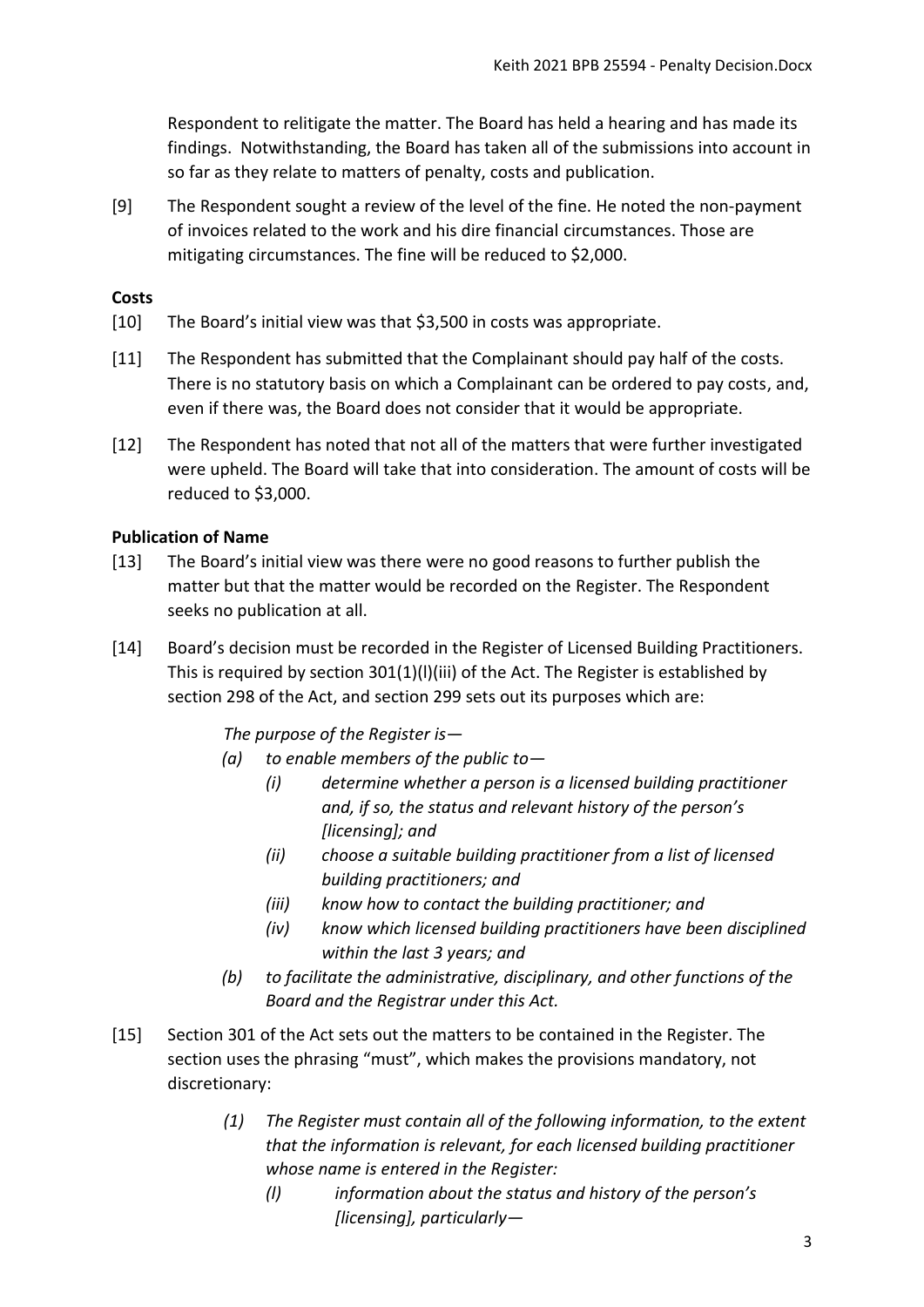- *(i) the class [in which the person is licensed]; and*
- *(ii) the date on which the person's name was entered in the Register; and*
- *(iii) any action taken under section [318](http://www.westlaw.co.nz/maf/wlnz/app/document?docguid=Idfae01b4e12411e08eefa443f89988a0&&src=rl&hitguid=I59069659e03411e08eefa443f89988a0&snippets=true&startChunk=1&endChunk=1&isTocNav=true&tocDs=AUNZ_NZ_LEGCOMM_TOC#anchor_I59069659e03411e08eefa443f89988a0) on a disciplinary matter in respect of the person in the last 3 years:*
- [16] The final provision, action taken under section 318, is the reason why detail on the disciplinary offence must be contained in the Register.
- [17] Taking the above provisions into consideration, it is clear that one of the purposes of the Register is to allow an informed consumer to choose a licensed building practitioner. Providing information as regards disciplinary action helps to facilitate this. It is also clear that the Board has no discretion as regards information on disciplinary action being retained on the Register.
- [18] The Board's publication decision is, therefore, affirmed.

## <span id="page-3-0"></span>**Section 318 Order**

- [19] For the reasons set out above, the Board directs that:
	- **Penalty: Pursuant to section 318(1)(f) of the Building Act 2004, the Respondent is ordered to pay a fine of \$2,000.**
	- **Costs: Pursuant to section 318(4) of the Act, the Respondent is ordered to pay costs of \$3,000 (GST included) towards the costs of, and incidental to, the inquiry of the Board.**
	- **Publication: The Registrar shall record the Board's action in the Register of Licensed Building Practitioners in accordance with section 301(l)(iii) of the Act.**

**In terms of section 318(5) of the Act, there will not be action taken to publicly notify the Board's action, except for the note in the Register and the Respondent being named in this decision.**

[20] The Respondent should note that the Board may, under section 319 of the Act, suspend or cancel a licensed building practitioner's licence if fines or costs imposed as a result of disciplinary action are not paid.

# <span id="page-3-1"></span>**Right of Appeal**

[21] The right to appeal Board decisions is provided for in s 330(2) of the Act<sup>ii</sup>.

Signed and dated this 29th day of July 2021

Prestor

**Mr C Preston** Presiding Member